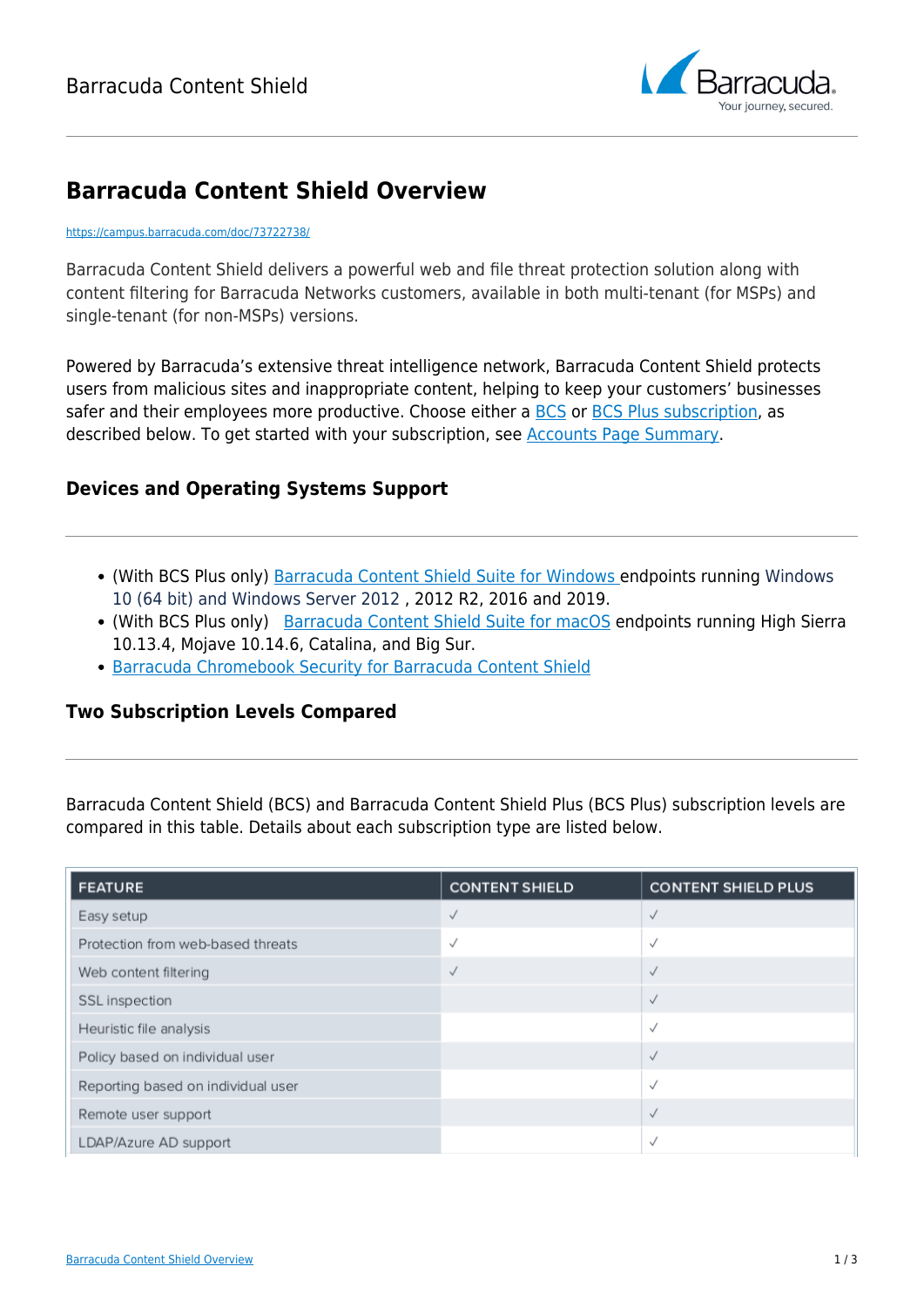

# **BCS Subscription – Robust DNS Filtering**

A BCS subscription offers DNS filtering to provide protection from online threats such as viruses, ransomware, phishing attacks, and botnets by blocking endpoint communication to websites that host malicious content. By enforcing policy at the DNS level, you block access to the sites before that connection is made, preventing dangerous communication between endpoint and website.

## **Key Features**

- The setup is quick and easy, taking less than a minute. There is no hardware or software to install.
- 'Agentless' DNS protection for all devices that sit behind your customers' router or firewall which is critical as IoT devices become more common in today's workplaces.
- Web security and content filtering configured and managed in the cloud
- Blocks malicious sites before a connection is established, on all devices in the network
- Helps enforce customers' company policies by restricting inappropriate web browsing
- Offers customizable protection levels and templates that can be reused
- Optional export of log information from BCS Plus to your custom logging server using the [Syslog](http://campus.barracuda.com/doc/92766352/) feature
- Powered by Barracuda's real-time threat intelligence network

#### **BCS Plus Subscription – Advanced Version**

The BCS Plus subscription includes the following features in addition to those available with BCS, as described above:

- Choose either preset filtering policies or create customized policies for a particular user or group
- Base policies on any combination of categories, domains, or URLs
- Install the [Barracuda Content Shield Suite o](http://campus.barracuda.com/doc/90441671/)n Windows or macOS endpoint machines to provide content protection for web traffic on Windows and macOS machines.
- Optionally synchronize your LDAP / AD users with Barracuda Content Shield for the purpose of applying filtering policies
- Ability to adjust order of precedence of filtering policies